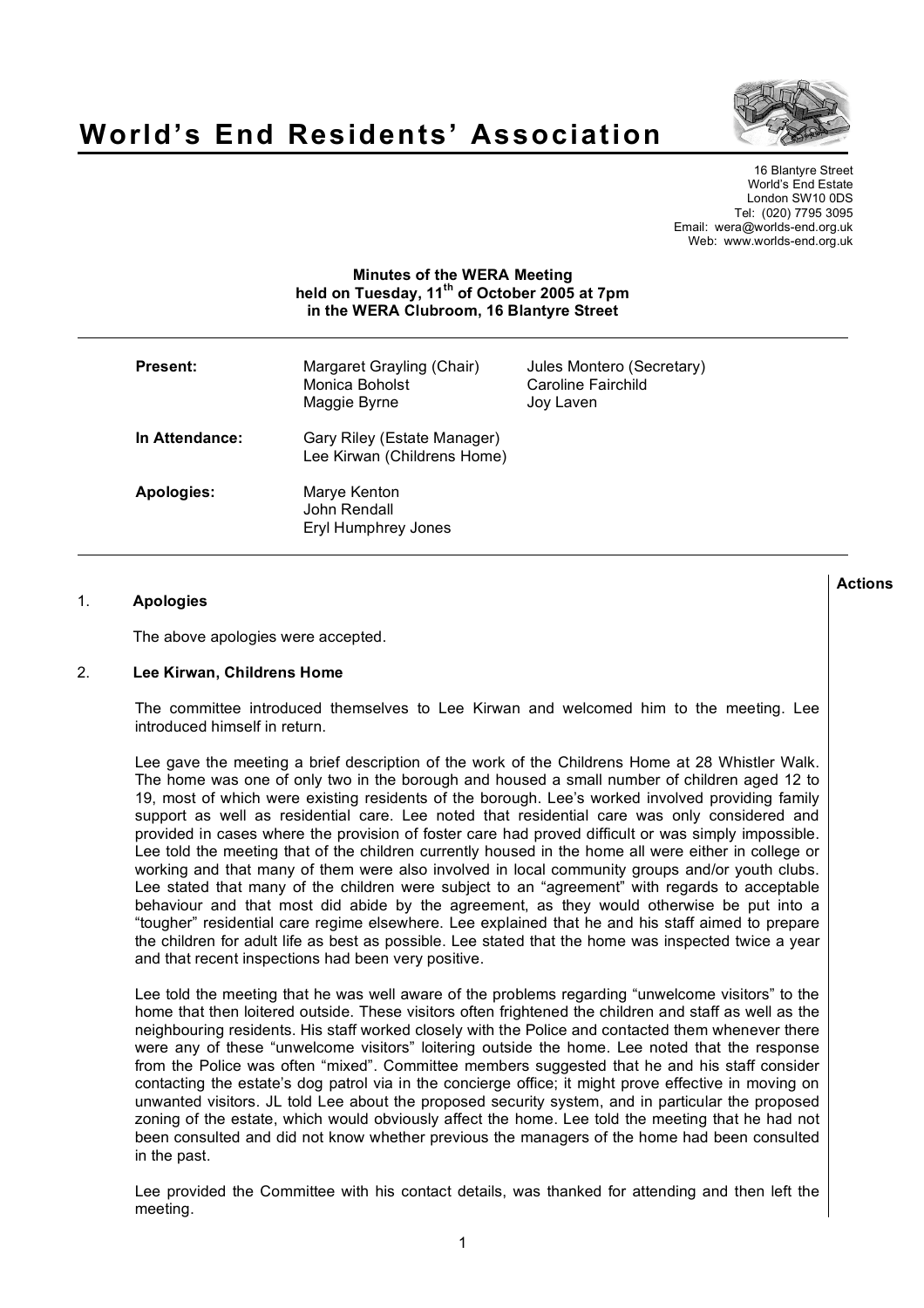## 3. **Minutes of Previous Meeting**

The minutes of the previous meeting of the  $13<sup>th</sup>$  of September were accepted as correct.

## 4. **Matters Arising**

Item 4.3 – GR told the meeting that he was still waiting to hear from OCS with regards to the (re)painting of the stairwell floors.

Item 4.5 – GR told the meeting that the barbecue had been held in the school instead.

Item 4.6 – The meeting with Lee Kirwan had been arranged.

Item 4.8 – GR told the meeting that a cupboard had been removed from the walkway roof.

Item 4.9 – A letter to residents with regards to the incident with the mirror in Blantyre Tower had yet to be written and dispatched.

Item 4.10 – GR said he hoped to have a draft version of the "code of conduct for contractors" ready by the following committee meeting.

Item 4.15 – GR told the meeting that a test to remove tyre marks from Upper Whistler Walk had been carried out and proved successful. A programme to remove tyre marks from the other walkways was now been prepared. The new cleaning product would be used in all future cleaning.

Item 4.16 – A meeting with the Police at which MG, JM and JR had been present, had been held. The bin had now been moved to the other side of the World's End Pub, next to the cycle rank.

Item 5.1 – JM had sent the Committee's views to Ayo Sobowale and Chris Lloyd.

Item 6.2 – JM had contacted the Bengali Group and arranged their use of the clubroom for Arabic classes on Saturday and Sunday mornings from 10am to 12pm (midday).

Item 6.3 – MG had contacted the Asian Women's Group. They wished to use the clubroom on Sunday afternoons from 12.30pm until 2.30pm. This was approved.

Item 8 – JM had spoken with TMO Tenant Participation and agreed the date of the AGM.

# 5. **Estate Manager's Update**

*5.1 Walkways*

See Matters Arising above. MG asked whether steam cleaning the walkways had been considered. GR said that he felt the new cleaning product was probably a better solution.

## *5.2 Sight and Sound*

GR told the meeting that he was in the process of preparing a report on the performance of Sight and Sound (dog patrol) and welcomed any input from the committee. A number of committee members had already sent through their views individually. GR told the meeting that the TMO intended to tender a single contract for both the security guard (in the concierge) and the dog/security patrol and that he was currently waiting to receive the relevant quotes from the various contractors/firms. GR told the meeting that the log kept by the dog/security patrol was quite detailed and provided the TMO with sufficient information to act. The log was emailed to Catherine Rock every morning. GR also noted that the patrolman had contacted the Police on a number of occasions when it had proved necessary.

## *5.3 Dogs*

GR told the meeting that the TMO was still progressing the dog problems.

*5.4 Other*

JM asked GR whether he had received any complaints with regards to a late-night party that had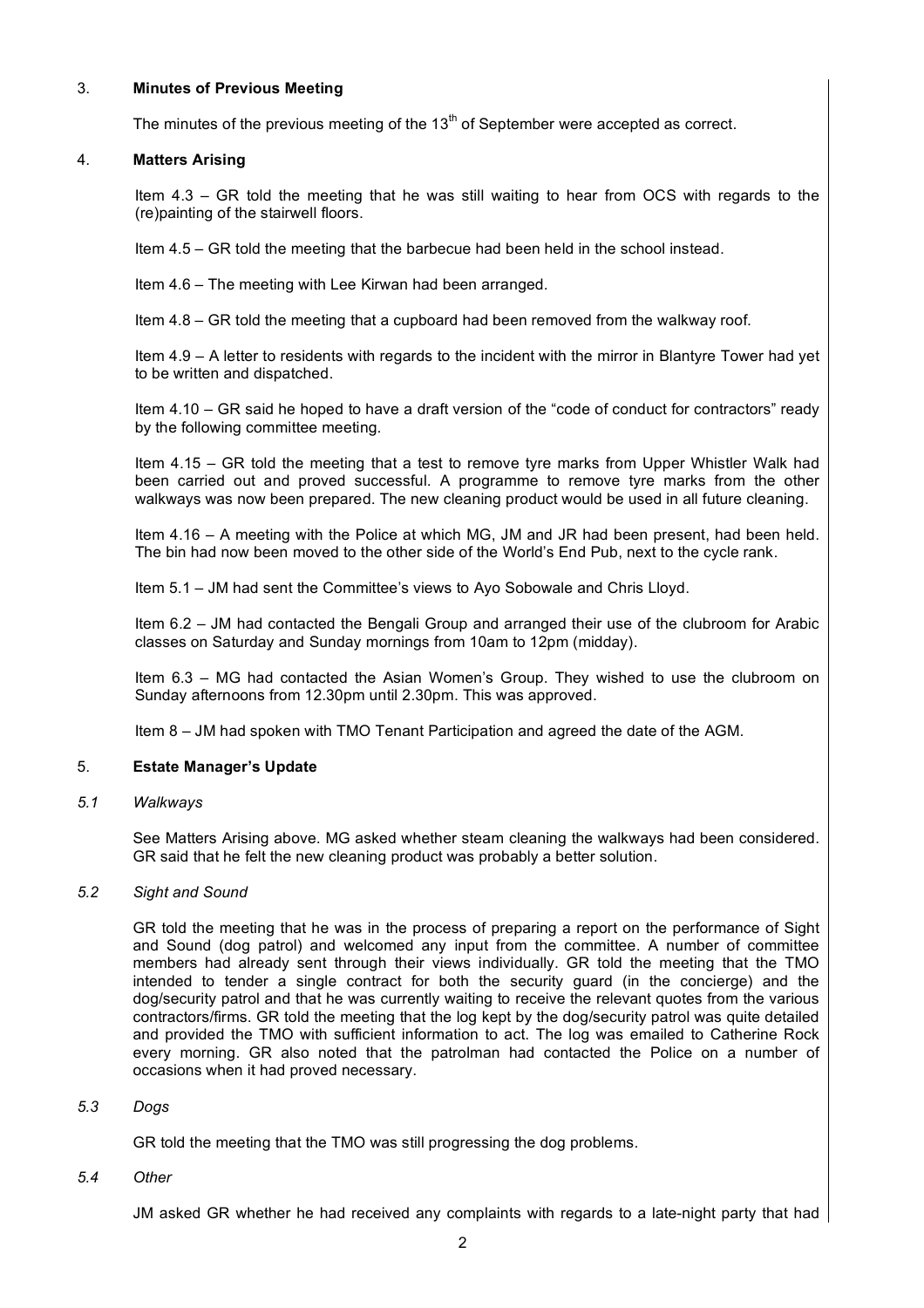apparently been held in the World's End Nursery on the night of Saturday, the  $8<sup>th</sup>$  of October. GR stated that he had not.

JM described a recent incident in which the barrier on the entry gate to the car park had been damaged/vandalised. The barrier had then remained inoperative for over a week, during which time the car park gate was often wide open for hours on end and the security of the car park clearly compromised. It was suspected that the damage to the barrier had been caused by a vehicle whose height exceeded the gate's height limit. The suspect vehicle was still parked in the car park and had been reported to the TMO.

GR then left the meeting.

#### 6. **AGM**

## *6.1 Notices*

JM told the meeting that the notices for the AGM had been distributed and that the final day for the receipt of nominations was the following Wednesday, the 19<sup>th</sup> of October. JM told the meeting that a second notice would be delivered to all flats the weekend before to the AGM as a reminder.

#### *6.2 Constitution*

JM asked Committee members to send through any final minute comments and/or amendment to him prior to the AGM. All

MG, JM

#### *6.3 Annual Reports*

MG and JM would prepare the final reports for the AGM.

#### 7. **Decent Homes**

MG said that the WERA reps who had attended the recent Neighbourhood Conference had been told that there were no "Decent Homes" works planned for the World's End Estate. There was some question as to whether the recent front-door replacement works to tenanted properties were for "Decent Homes" or not; Floyd white had suggested that they were but they were never listed as such by the TMO in relevant reports. CF told the meeting that a TMO surveyor had told her that Decent Homes works were planned on World's End and had used this as an excuse not to carry out essential repairs.

## 8. **West London Citizens**

MG described the work of the organisation "West London Citizens" and what they hoped to achieve. MG said that they were looking for projects, programmes or issues to promote and take forward. One such programme was the "Ethical Olympic Bid", which hoped to ensure a decent wage for all those working on the Olympics. MG asked committee members to consider whether there might be any projects and/or issues in the area that the organisation might be able to take up.

#### 9. **Meetings Attended**

### *9.1 Cremorne Ward Panel*

A meeting of the Cremorne Ward Panel had been held on Tuesday, the  $4<sup>th</sup>$  of October in Dacre House. JL, MK and JM had attended. Issues discussed included the ongoing problems with dogs across the ward, the knife bin and the recent Environmental Audit. Police Sgt. John Higgs, Sgt. Murray's replacement, had also introduced himself to the panel.

### *9.2 Neighbourhood Conference*

A Neighbourhood Conference had been held the previous night in the Sheltered Clubroom on the Cremorne Estate. MG, JM, JL, MK and HM had attended. A presentation had been given on the TMO's proposed organisational restructuring which was about to get underway. A number of other papers/proposals had also been discussed. These included a paper on (communal) digital TV systems, a paper on the TMO's "reward scheme" for members/residents and the proposal for a new TMO office in the Blantyre Centre to serve the local area.